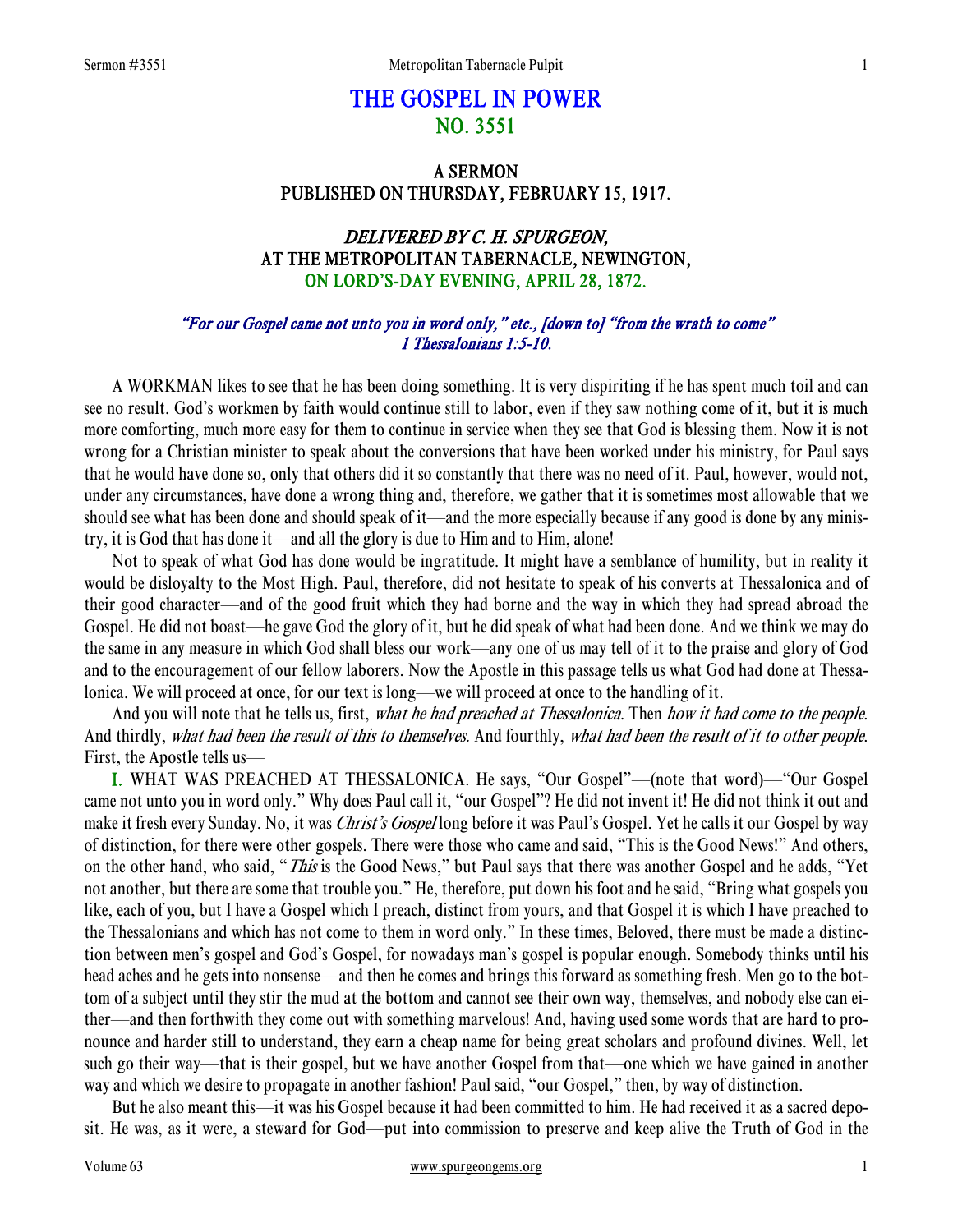world—and Paul did keep it unadulterated, so that when he closed his life he could say, "I have fought a good fight. I have kept the faith." Whoever may have adulterated the Gospel, Paul did not. He gave it forth as Christ gave it to him. Oh, that each one of us who is called to preach the Gospel and, indeed, every church member would feel that the Truth of God is committed to us to keep it in the world! Our grandfathers kept it at the stake and on the cruel rack—and when they went in their chariots of fire to Heaven, they left the Truth to their sons to preserve. Handed down to us in the long line of martyrs and confessors, Covenanters and Puritans, what will we do with it now? Will we not feel that all the cost expended on it in the centuries past demands of us that we should spend the same—if there is a necessity for it—even our blood and that, while we live, it shall never be said that in our life, in our prayer, in our conversation, or in our preaching, the Gospel suffered anything at our hands? "I know whom I have believed," said Paul, and, "I am persuaded that He is able to keep that which I have committed to Him." Or rather, as some read it, "He is able to keep my deposit, that which He committed to me to keep. Christ also will keep and preserve the Gospel pure and clear, even until time's latest hour." The Lord grant it, for His name's sake!

 But I think the Apostle used the term, "our Gospel," not only for distinction and because he felt it was committed to his trust, but because he had enjoyed it, himself, and had experienced it. What right has any man to preach that which he has not himself enjoyed and made his own? I have heard of a certain physician who usually tried his own medicines upon himself—and surely this should always be the practice of those who serve the heavenly Physician. How shall we come and preach of the Balm of Gilead, which is to heal all wounds, if our wounds are unhealed? What a wretched case must that man be in who talks of regeneration, but is not born-again! Who preaches faith, but has never believed! Who talks of pardon, but has never been washed in the precious blood! Who speaks of the righteousness of Christ, but is shivering in the nakedness of his own corruption! Ah, wretched man, to be a herald of good news while he, himself, partakes not therein! Ezekiel, before he had to go and speak of the message of God, had that message given to him, and what was said? "Son of man, eat this roll." He had to take the message written on the roll and eat it—and when it was in his own body—then it was that he could tell it out with great power! It is a good old saying, "If your preaching is to go to the heart, it must come from the heart." It must first have moved our souls before we can ever hope to move the souls of others!

 The Lord is my witness that in preaching to you here, Beloved, these many years, I have preached to you what I have tasted and handled of the good Word of God. I have preached the Doctrine of human sin, for I have felt its power, felt its bitterness and shame, and lain in the dust before God, even in despair. I have preached to you the power of the precious blood to cleanse from sin, for I have looked to Christ's dear wounds and found cleansing there. We have only spoken to you what we have, ourselves, known and felt, and proved to be true—and I would go to my chamber this night wretched, indeed, if I had no other assurance of the Truth of God of my message than that which I could find in the experience of other men! Now many of you are engaged in preaching Christ to others and in teaching Christ to the children in the schools. Always speak out of the fullness of your own hearts, for when you can say, "I have tried this. I am rejoicing in this," then your words will be pretty sure to come with power to the hearts of those that hear you. The man who desires to bring others to Christ should imitate Elisha, the Prophet, who, when he found the child dead in the bed and that it could not be raised to life by any other means, went and put his mouth upon the child's mouth, his hands upon the child's hands and his feet upon the child's feet—and then, by-and-by, the life was restored to the child. We must feel an inward sympathy with those whom we would bring to Christ! And then we must tell out from our own soul what we know about the Savior and it will be sure to come with freshness and with power, God, the Holy Spirit, blessing it! This, then, I think, was Paul's reason for calling it, "our Gospel"—the Gospel committed to him and the Gospel which he had tasted and handled personally. Now I shall want you to observe in the second place—

II. HOW THE GOSPEL CAME TO THE THESSALONIANS. He describes it as coming in four degrees. First, he says, "It came not in word only, but in power and in the Holy Spirit." And, fourthly, in much assurance. Now these four words enable me to divide the present audience. To all who have been here present, who have been sitting in these pews for any length of time, *our Gospel has certainly come in the Word of God*. They have all heard it—heard it, too, so as to understand the run, the gist of it. They have heard it in many forms and shapes commending itself to their attention. But, oh, it is to be feared that there are some to whom it has come in word only and it is, indeed, to the preacher (and more still it should be to those who are in such plight) sad that this life-giving Word should be only a word. There was the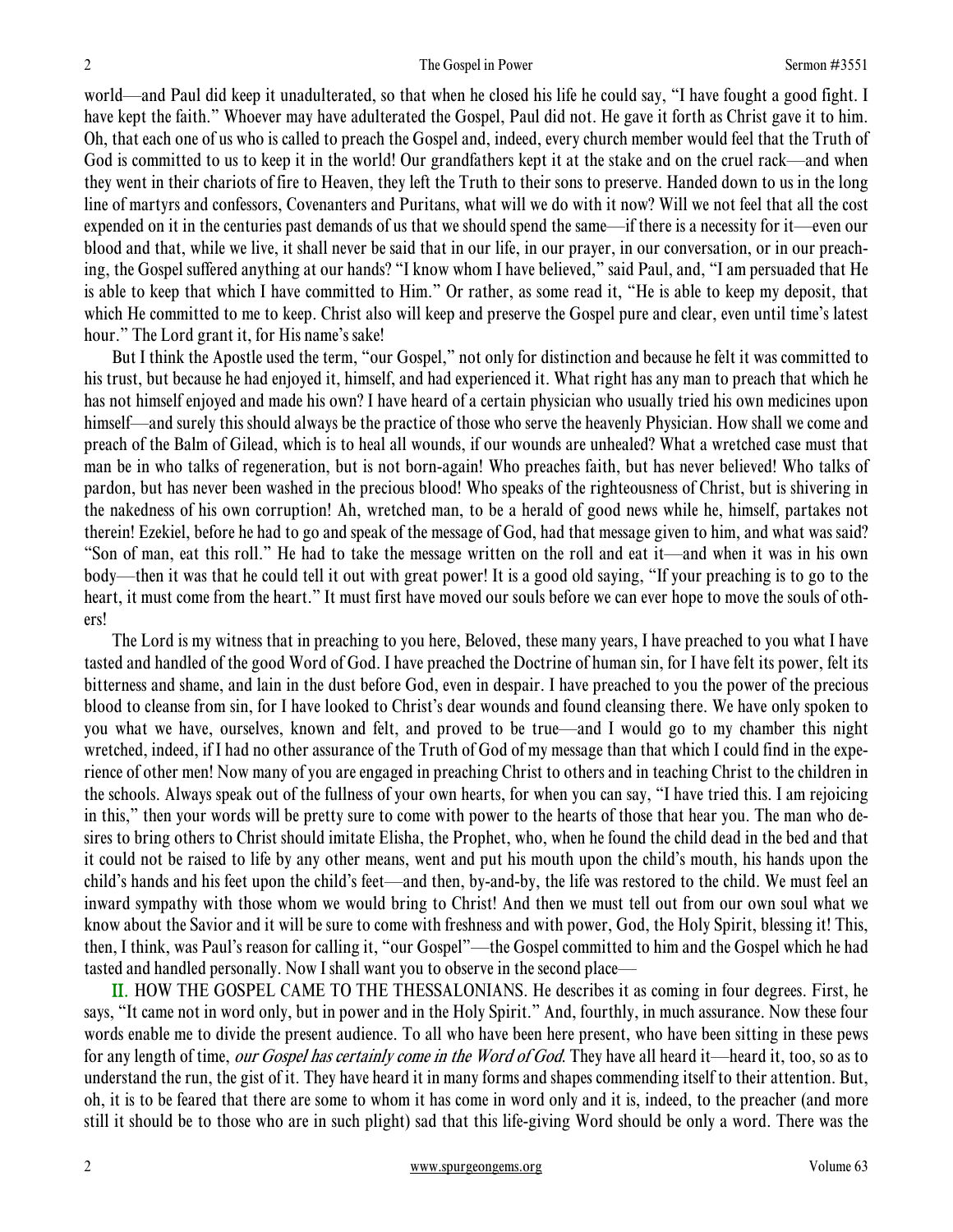#### Sermon #3551 The Gospel in Power 3

Gospel feast and the message was sent, but they who were invited came not to the feast. They heard the message—that was all. Here are sick men lying at Bethesda's pool—they see the water and that is all—but they step not in and are not healed. Oh, to lie sick, with healing within reach! To be hungry and bread hard by! To be thirsty, with the stream flowing at one's feet and not to drink! Remember dear Hearers, that if the Word of God comes to you as word only, today, it will one day be something more than that, for it is an undoubted Truth of Scripture that hearers are responsible for what they hear. "Take heed how you hear!" shall have to be answered for at the Day of Judgment. "You heard the Gospel, but you rejected it!"—shall be one of the charges brought against those who listened to it—and it shall be more tolerable for Tyre and Sidon than it shall be for such an one! I would now like to divide the congregation upon this question, "How many are now here to whom the Gospel has come in word, only?" Let conscience speak! Let each man put his hand upon his heart and answer, "Is that my case?" If so, may it not be your case any longer, no, not a single day longer, but may the Word of God come to you in another way!

 But there were, secondly, some to whom it came in power. Now there are hearers to whom the Gospel comes with an awakening power. They used to be careless, but they cannot be, now! They hear the words, "Eternity! Eternity! Eternity," ringing in their ears and it startles and awakens them. They cannot be at ease while they are at enmity with God! They feel that their nest is stirred up. It has come with power to them. More than that, there are some to whom the Word has come with crushing effect—it has struck them down! It has bruised their righteousness. It has dashed to shivers their hopes of themselves and though they have not looked to Christ for the true hope, yet they feel the power of the Gospel which lays all other hopes in the dust! Ah, I know some of you have felt the power of the Gospel, for you went home and prayed, perhaps dozens of times—after hearing the sermon! You have gone up to your chambers and you have begun to pray, but the next morning you have forgotten. Your goodness has been like the morning dew and has melted when the heat of the day's cares have come upon it. Alas! Alas! Alas! In many a furrow we have sown in vain! We have cast the Seed on stony ground, we have thrown it on the highway side and we have lost our pains—nevertheless, we are to continue to preach the Gospel, for in some it will come with a greater power than this!

 Again, I would entreat another division of the house. I know there are some who will come under this head. They are not saved, but still they cannot ridicule it—they cannot pass it off with indifference. It is like a sharp two-edged sword—it pierces, cuts and wounds. I pray God it may kill them spiritually, that they may yet be made alive!

 Now the third degree of the coming of the Word to Thessalonica was that it came in the Holy Spirit. Ah, here is the blessed way, for if it shall come in any other power than this, it will come in vain! But if it comes in the Holy Spirit, oh, then—then its end is achieved, for the Holy Spirit quickens men by a mysterious operation which we cannot describe but which some of us have felt! It comes upon men and creates in them a new life and whereas they were dead in sin, they begin to live as they never lived before! That same Spirit then enlightens them, showing them a thousand Truths of God in a light in which they never saw them before. They find they have entered into a new world. They have passed from darkness into marvelous light! Then the Spirit of God begins to purify them. He purges them from this sin and that and He refines and renews them. He is in them as a Spirit of burning—consuming sin—a cleansing Spirit purging them from unrighteousness! Then He comes as a consoling Spirit and gives them joy and peace, lifts them up above their cares, their temptations, their doubts and fills them with a preface of eternal bless! Oh, blessed is that man to whom our Gospel comes with the Holy Spirit! Beloved, we do not wonder if persons sneer at the Gospel in itself, or if others hear it and are unaffected by it, for the Gospel, in itself, is like a sword without a warrior's arm to wield it. But when the Spirit of God comes, man is a doubter no longer! When He lays home the Truth of God, He cuts so to the dividing of soul and spirit, joint and marrow, so that men are convinced, converted, saved—and the Truth is to them, indeed a living thing! Pray, O beloved members of this Church, pray that the Word of God, even our Gospel, may come with the Holy Spirit!

Volume 63 www.spurgeongems.org 3 But there was a fourth class to whom the Word came in a yet higher degree, for it is added, "and with much assurance." To all Christians it comes with the Holy Spirit, but to some with a still greater degree of spiritual power! They believe the Gospel, but they do not believe it timidly—they accept it as a matter of firm, solid, indisputable fact! They grasp it as with an iron hand and their own interest in it does not remain a question. No, they know whom they believe and are persuaded that He is able to keep that which they have committed to Him. They believe in Christ with the faith of Abraham, which staggered not at the promise through unbelief. Clouds and darkness have gone away from their sky and they see the clear blue ether of God's own Presence above them. They rejoice in the Lord always, and again they do re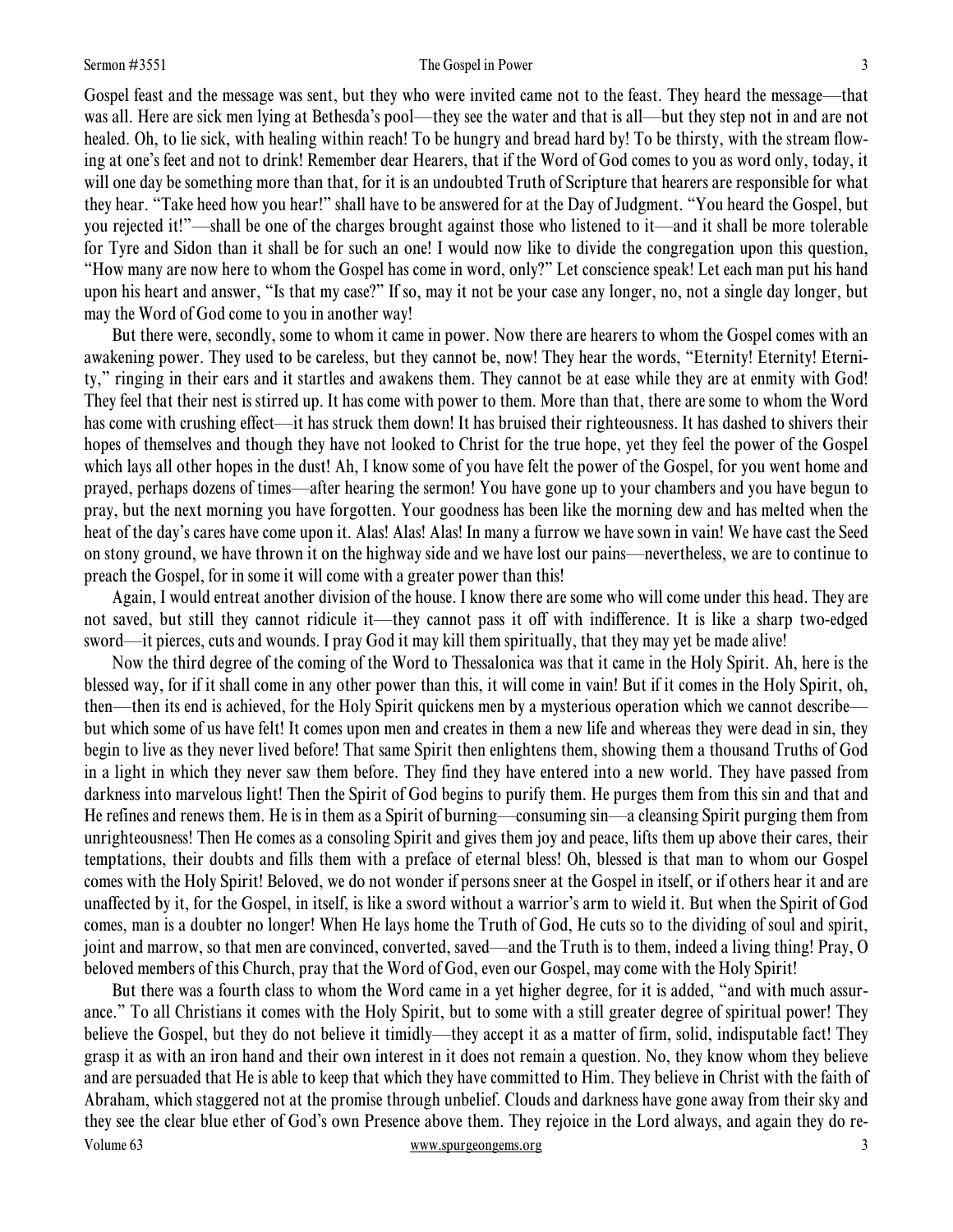joice. There are some such in this house. I bless God for every one of them. May there be many more, for you that possess full assurance are the men who are strong for service! Having the joy of the Lord in your souls, it becomes your strength as you go forth to fight the Master's battles because you feel the Master's Love! The Lord give us many, many such in the Church, to whom the Word of God shall come with the Holy Spirit and with much assurance! Now this is how the Word of God came to them. I must pass on to the third point, and that is—

### III. WHAT HAD BEEN THE RESULT OF THIS IN THEMSELVES?

 You will kindly observe that the Apostle first says, "You became followers of us and of the Lord." A man, when he is first converted, is not fit to be a leader—he has to be a *follower*. We do not take recruits and make them captains! They must be drilled. They must go into the rank and file a bit. So one of the first things that Divine Grace does is to make a man a disciple, that is, a learner—and then he sees in God's Word what his life and conduct should be and, looking about him, he sees some whom God has blessed with His Grace whose life and conduct is according to the Word—and he follows God's servants, but not slavishly. He draws a distinction between them and their Master and only follows them as long as they keep company with their Lord. "You became followers of us and of the Lord." Brothers and Sisters, I know that many of you here present, when the Word of God came to you, became followers of holy men. If you heard of any good action, you desired to imitate it. If you read any biography that told of noble deeds, you aspired to emulate such deeds. And when you read the Character of your Lord and Master in the four Evangelists, you asked that you might have Grace to live a life of self-sacrifice, of devotion to God and of philanthropy to men. Well, this is no mean work of Divine Grace when a man is brought to be a follower of that which is good.

At the same time he tells us that these people received the Word of God "*in much affliction*, with joy of the Holy Spirit." I know that there are some in this house who, when they received the Gospel, had to suffer for it, but they rejoiced to do so! From the day in which they publicly put on Christ, they were jeered—they became subjects of derision. Some have gone back from us because they could not bear the perpetual taunt, but others of you have been kept by the Grace of God and made able to bear any stigma or any sneer! And, indeed, is it not a small thing to bear the jests and jeers of men if the heart is right towards God? What do we care—what should we care though all men point the finger and should hiss because of it? Be true to God, Believer, and to your conscience, too, and you may well receive the Word "with joy of the Holy Spirit," even "in much affliction"! This is one proof of every Christian minister's ministry, when he can point to a people who have become followers of that which is good and have continued to follow when they have been made to suffer for it!

 But it appears that these people at Thessalonica went farther. They grew out of being followers in some sense and, therefore, *became leaders*. "So that you were examples to all Believers in Macedonia and Achaia." Now it is a very easy thing for a Christian to be an example to a sinner. He ought to be—and he is not a Christian if he is not. I won't give twopence for your religion if you do not set a fair example to the ungodly. But it is a higher degree of Divine Grace when a man becomes an example even to Christians—when he is such a Believer that others may look upon him as the typical Christian, for that is the word used here—may regard him as the type of what a Christian ought to be! Paul says that some of those degraded idolaters to whom he had preached the Gospel, first followed him and the Lord, and afterwards grew in Grace so that they stood in the front rank and became an example to Believers! Let me hold this up, Beloved, to your emulation. Let none of us be content to be according to the ordinary cold Christianity of this age! What cold, poor stuff it is! If the Lord, Himself, should come, would He find faith in the earth? Where is the zeal of the days gone by? Where is the ardor, where is the courage of the ages that have gone? If these things are found nowhere else, O my Brother, seek to have them in your own soul! Ask God, if you are compelled to see others decline, that you may not decline, for God's Grace can make you an example to the rest of His people! There are such here tonight of whom I might speak only the Lord bless them and keep them as they are—for I have seen Apostolic Christianity here! If I have seen it nowhere else, I have seen it here among some of my Brothers and Sisters here present, whose service for the Lord shall be remembered in the Day of Account! They wish it not to be known here, nor will it be, but they have, with tears and prayers, devoted themselves to Christ and served Him well—and He will remember them in that Day.

 Further, the Apostle goes on to tell us what was done by these Thessalonians—that they turned from idols. Oh, that God might turn all of us from every idol that we have! We do not worship gods of wood and stone, but how many professors are there still who worship learning? Let them seek it, but let them not worship it! There are some that worship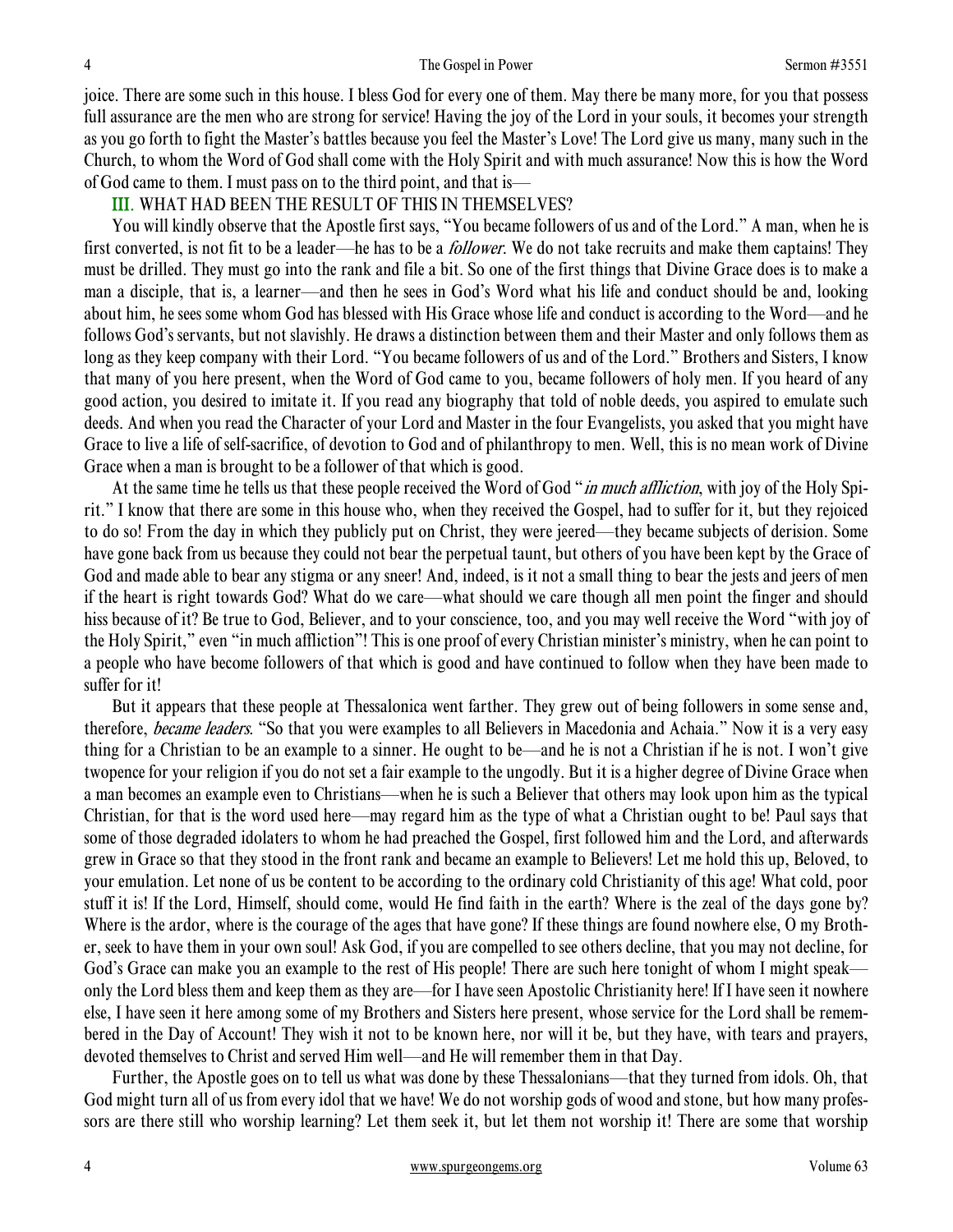#### Sermon #3551 The Gospel in Power 5

fame, others that worship pleasure. This city is full of idolaters from end to end! When the Grace of God comes, it makes men worship the unseen God and leave their idols to those that choose them. Turning from idols, it appears that these people served the living God. They did not merely acknowledge that He was the living God, but they began to serve Him! They put forth their strength in His cause. So will it be among us wherever the Word has come with the Holy Spirit—we shall spend and be spent in the service of our Creator and Redeemer! And he adds that they waited for the coming of the Lord. Oh, this is a high mark of Grace, when the Christian expects his Lord to come—and lives like one that expects Him every moment! If you and I knew tonight that the Lord would come before this service was over, in what state of heart should we sit in these pews? In *that* state of heart we ought to be! If I knew that I would see my Lord before another sun should rise, how would I preach? I ought to preach just in that way as though He were sure to come at once and there could be no doubt about it! We would hold very loosely the things of this world if we knew that Christ was speedily coming—and so loose we ought to hold them! We would care but little for the discomforts of life if we knew that it would all be over and Christ would come very shortly—so little ought we to think of life's discomforts. Blessed is that man whose soul is always looking for the coming of the Lord! He may not study texts of Scripture to know the times and seasons, but if he is always expecting that his Lord may come at any time, and shall live under the feeling of that belief and in the power of it, he will be the holy man! "What manner of persons," says Peter, "ought you to be in all holy conversation and godliness?" Such we desire to be by the power of the Holy Spirit! Thus we have noticed what the Grace of God did for the Thessalonians themselves. Now let us mark—

## IV. WHAT WAS THE RESULT OF THIS TO OTHERS?

 And here I wish to speak practically to the members of this Church. Thessalonica was a seaport. It was also a principal town in Macedonia. Therefore, whatever was done in Thessalonica was pretty sure to be known throughout Macedonia and the rest of Greece. If the Church at Thessalonica had been a dull, sleepy Church, as some Christian Churches are, it would have lost a fine opportunity of doing good—but being a thoroughly awake Church, really full of God's own power—from that Church was sounded forth the Word of God throughout all Greece! And when the ships left that port they carried the tidings to Asia Minor and to other lands, so that Thessalonica became the starting point for the heralds of the Cross. Now if there is any place in the world that ought to feel its responsibility, it is London. We are not egotistical, I think, when we say that it is the very heart of the world! Whatever is done here is sure to be known and an earnest Church in London is only what it should be! A Church in London of any prominence that is sleepy, dull, and cold will have a very heavy account to render when the great Master shall come! The Church at Thessalonica sounded forth the Gospel involuntarily, and also voluntarily. They did it involuntarily, for their very lives spoke! If they did not preach, they were so full of faith, good works and holiness, that other people talked about it. And the matter was known and the work of God in the hearts of the Church could be perceived in the lives of the members—and so it went out. Oh, how happy would any pastor be whose people should be so godly, so united, so generous, so persevering, so prayerful, so full of faith and of the Holy Spirit that everywhere they should be spoken of and through them, through their conduct, the Word of God should be sounded abroad! See to that, my Brothers and Sisters—see to it. God has placed us where we are observed by many. Give them something to observe worth seeing! With the eyes of a multitude of witnesses upon us, let us run with patience the race that is set before us!

But then the Church at Thessalonica *sent out the Word voluntarily*. I have no doubt that if they had any men among them that could preach the Gospel, they bade them go and preach it! And if any went on their travels, whether they were sea captains or merchants who went from place to place, or persons of influence, or whatever they might be—they said to them, "Wherever you go, keep up the propaganda. Preach the Gospel! Tell of Jesus Christ! Be, all of you, missionaries." Now in this I can rejoice and will rejoice that it has been so among us. At this present moment I suppose that not less than 300 of our sons that have been borne upon our knees are preaching the Gospel while I am preaching here—I mean ministers of Christ preaching the Gospel! Besides that, all round these streets are our Evangelists preaching at street corners. There ought to be more of them. Some of you that come to hear me on Sunday nights ought not to come. If you have got the Grace of God in your heart, come and get enough spiritual meat to feed you, but remember that London is perishing for the lack of the Gospel! How dare you, then, sit still to enjoy the Gospel while men are perishing? There are lodging houses that are accessible! There are halls, large and small! There are the street corners! There are all sorts of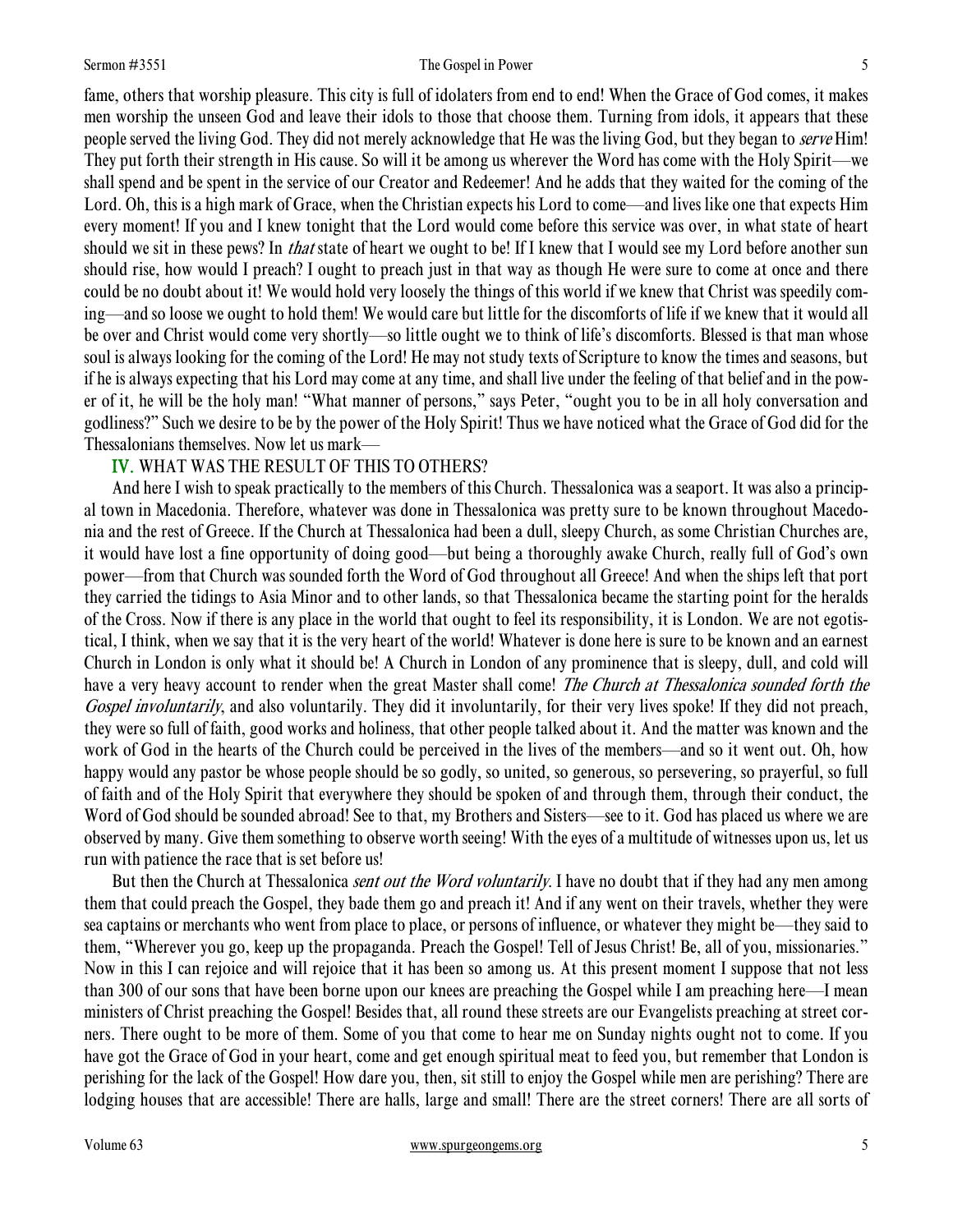places where Jesus can be preached! Oh, let us labor with all our might to make Him known throughout the length and breadth of this great city!

 At this moment we have our sons, the sons of this Church, preaching in Australia, in America—an abundance of them there, preaching the Gospel of Christ—in the islands of the Pacific—all through every portion of our Dominions. God be thanked that there are so many, but there ought to be many more. I propound as a theory, not that a Christian man ought to say, "Am I called to preach the Gospel?" but that he ought to say, "Am I excused from preaching the Gospel?" The old plan was for young men to preach before the Church to see if they could preach. I think we must bring them all up to make them prove that they *cannot preach*. Now Mr. Oncken has been blessed in Germany, as you knew, to the raising of many Baptist Churches, and he always works upon this theory—Every member of the church must say, when he comes in, what he can do. If he says he cannot do anything, and he is old, and infirm, and bed-ridden, very well, he can serve God by patiently suffering. But if he has any ability and says, "I cannot do anything," then the reply is, "You cannot come into the Church." We cannot have any drones—we must have all working bees in the hive. I think it would be a good resolution for the Tabernacle to expel every member that is not doing something or other for the Lord Jesus Christ. I am afraid some of you would have to go!

Well, we won't move that resolution, but we will move another—that every member who has been a drone up till now shall pray to be a bee! That everyone who has done nothing shall ask the Lord to help him to begin! That those who have done half as much as they could, will do the other half! And that those who are doing all they can will always try to do a little more, for it is always that point of doing more than you can do that, in the long run, is the best kind of doing—for then you have to lean upon God's strength when you have gone to the limit of your own—and there is the point where the results are pretty sure to follow! I ask the prayers of the dear Brothers and Sisters who have been with us—some of them 16 and 17 years in this service—that God would not stay His hand in our midst. That as He has multiplied us to an unexampled company of some 4,500 persons or thereabouts in membership, that He may give us unexampled Grace! That our zeal and earnestness, and enthusiasm may be in proportion to the number and that the success achieved for God may be commensurate with the responsibilities laid upon us. I sound the clarion again tonight! As God said, "Speak to the children of Israel that they go forward," so would I speak to you. Forward in God's name! Forward! The world still lies in the Wicked One. Forward, you light-bearers! Scatter the darkness! Satan still laughs at God! Forward, with the invincible weapon of the Cross and put him to flight!

 Now sound your trumpets around the walls of Jericho—continue still to compass it. Now let the trumpet sound and the wall shall fall flat to the ground by the power of the eternal God. Forward! I hear the angels say it! Forward! I seem to hear innumerable spirits say, beckoning us like the Man of Macedonia, who beckoned Paul across the sea, Forward! The very powers of Hell behind us might well drive us on. Forward! The love of Christ within us shall impel us and let each man and women here that has been redeemed by blood, resolve tonight, in Jehovah's strength, to do for God and for His Truth something more than yet we have thought of—to the praise of the Glory of His Grace! God bless you, for Jesus' sake. Amen.

## EXPOSITION BY C. H. SPURGEON: 1 THESSALONIANS 1.

 Verse 1. Paul, and Silvanus, and Timotheus, unto the Church of the Thessalonians which is in God the Father and in the Lord Jesus Christ: Grace be unto you, and peace, from God our Father, and the Lord Jesus Christ. Paul is very full of Christ. His heart is full of love to God our Father and, therefore, it is that twice over in as many lines he mentions both names. He uses no vain repetitions, as the heathen do—his inmost soul is taken up with communion with the Father and with the Son—and so in one single verse he twice gives us their names!

2-4. We give thanks to God always for you all, making mention of you in our prayers, remembering without ceasing your work of faith, and labor of love, and patience of hope in our Lord Jesus Christ, in the sight of God and our Father. Knowing, brethren beloved, your election of God. Paul had a very high opinion of the Church in Thessalonica and no doubt it deserved it. See how he speaks of it—with such confidence. "Knowing, brethren beloved, your election of God." Their character was such that he felt sure that he saw the mark of God's elect about them and he speaks most positively of